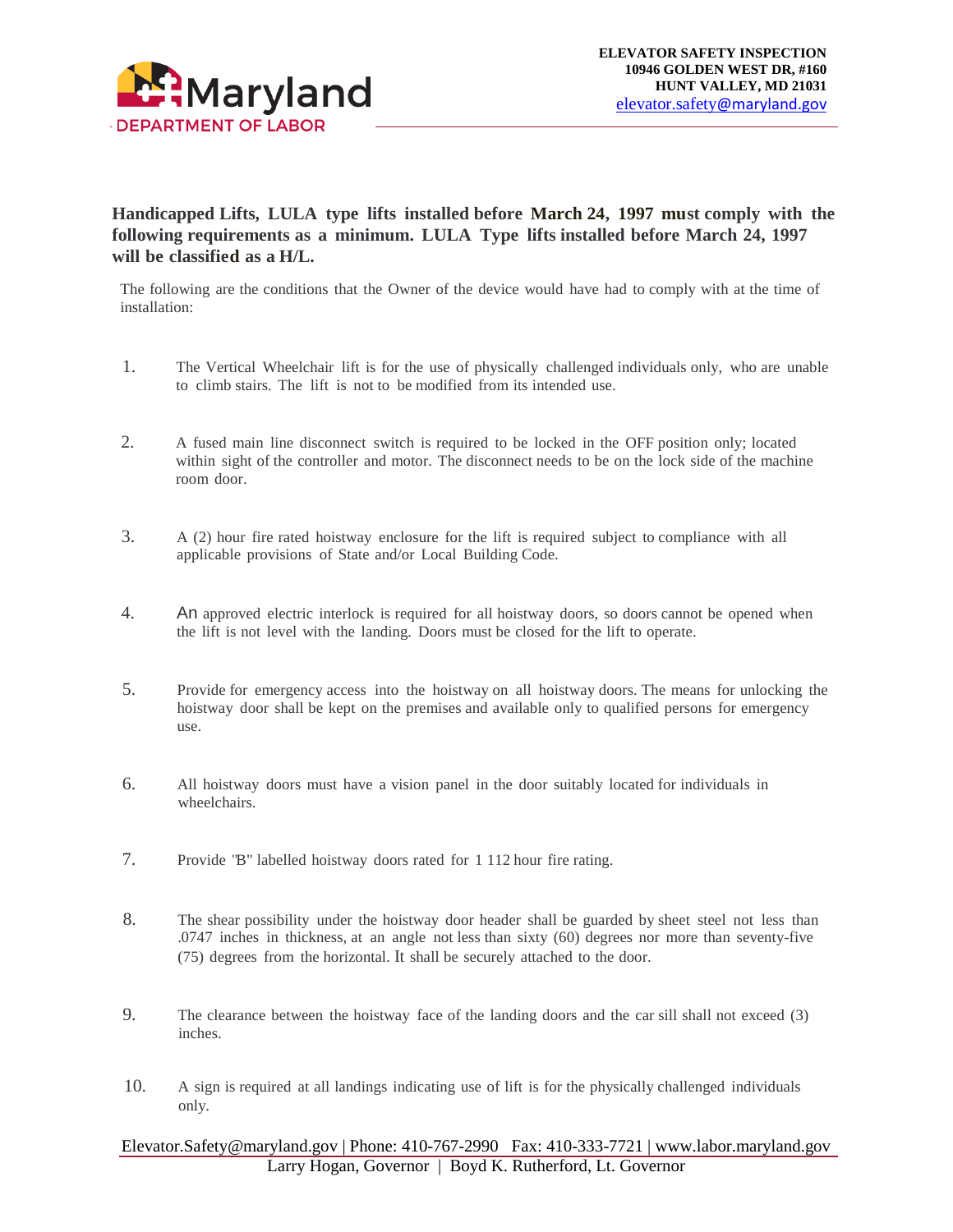

- 11. The electrical service to the lift must be on its own separate circuit.
- 12. The installation of all electrical wiring in the hoistway and machine area shall conform to the requirements the National Electrical Code, ANSI/NFPA No. 70.
- 13. All equipment must be grounded.
- 14. A capacity plate is required inside the lift and a certificate frame.
- 15. A data plate shall be provided by the manufacturer and fastened in a conspicuous place stating the speed, suspension means, manufacturer's name and date of manufacture.
- 16. The lift must be key operated from inside the lift and at all landings. This key must be kept on the premises in the charge of an attendant who is responsible for the operation of the lift. This attendant shall be summoned by means of clearly labeled attendant call station placed at each landing.
- 17. An emergency alarm bell is required operable from a switch marked "Alarm" which is located in or adjacent to the operation panel. The emergency signaling device shall be located inside the building and audible inside lift and outside the hoistway. If the emergency alarm bell is connected to the building power supply, it shall automatically transfer to a source of emergency power within ten (10) seconds after the normal power supply fails.
- 18. An emergency stop switch is required on the lift which will remove power from the lift when activated. The stop switch shall be indicated in red and shall read "Emergency Stop". Alarm bell to ring when stop switch is activated.
- 19. The lift shall be provided with an approved safety.
- 20. The lifts control panel to be located in the machine room so as not to reach over any equipment to service.
- 21. For hydraulic installations, flexible hose and fitting assemblies shall not be installed within the hoistway, nor project into or through any wall.
- 22. For traction or drum installations, all moving hoist ropes shall be guarded where necessary in the machine room to protect against accidental contact.

## Elevator.Safety@maryland.gov | Phone: 410-767-2990 Fax: 410-333-7721 | www.labor.maryland.gov Larry Hogan, Governor | Boyd K. Rutherford, Lt. Governor